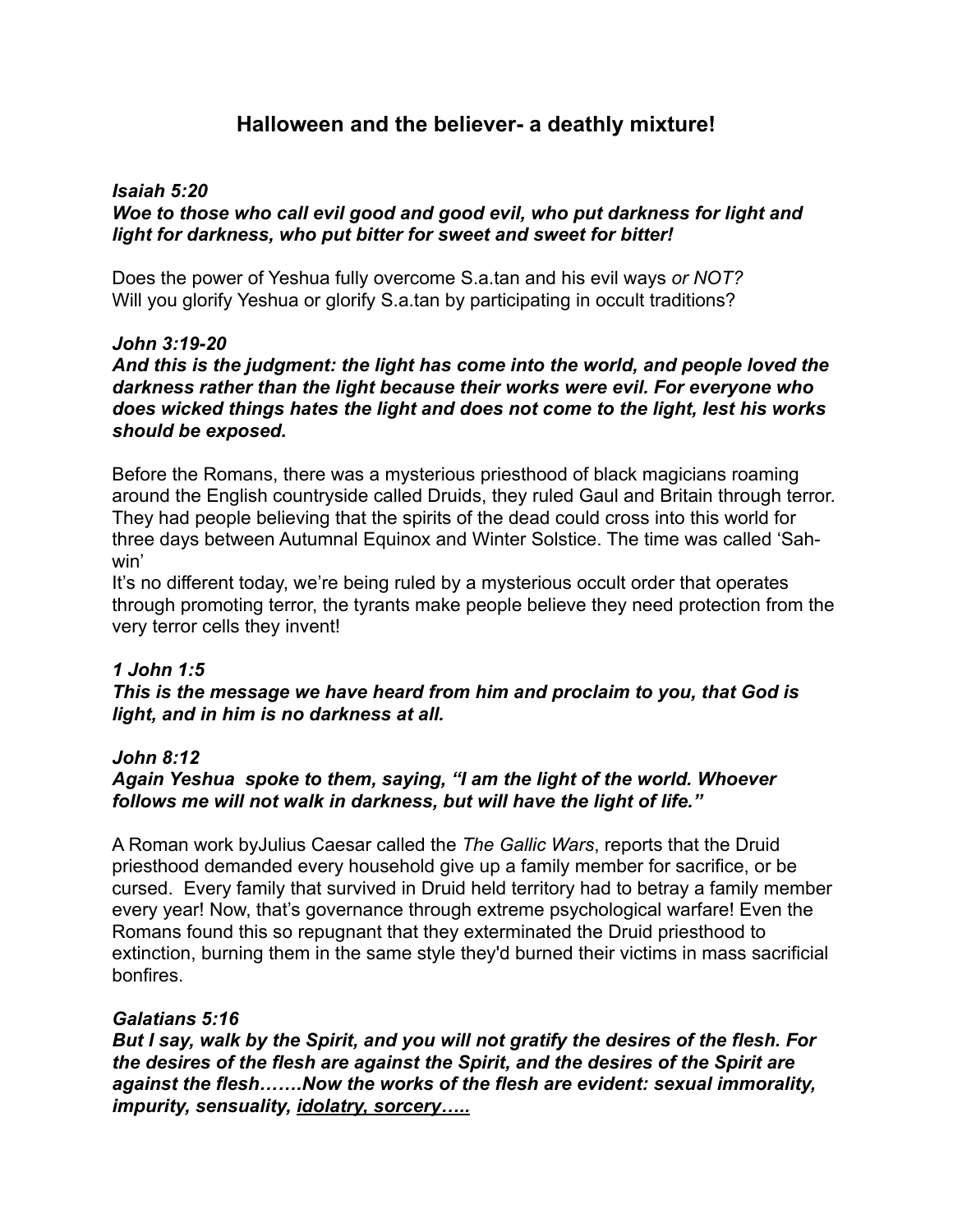# *1 Corinthians 10:21 You cannot drink the cup of the Master and the cup of demons. You cannot partake of the table of the Lord and the table of demons.*

*Ephesians 5:11 Take no part in the unfruitful works of darkness, but instead expose them.* 

# *3 John 1:11 Beloved, do not imitate evil but imitate good. Whoever does good is from Eloah; whoever does evil has not seen Eloah.*

*ALL HALLOWS' EVE, became Halloween, it originated in the 7th century CE. It was celebrated on 13 May and was a night for remembering deceased saints and martyrs. The date was later changed by the RCC to November 1 in order to Christianize the pagan holidays Beltane and Samhain–festivals of summer, winter and fire.*

# *1 Thessalonians 5:22 Abstain from every form of evil.*

The Protestant settlers of America didn't participate in All Saints' Day, nor in the superstitious ways of the Celts. But that all changed with the Irish potato famine and the resulting wave of immigration in the 1840s. Most of the immigrants were Catholic, bringing with them a synchronistic form of religious observances and the folklore of Samhain.

# *2 Cor 6:14 Do not unite together in marriage with unbelievers: for what fellowship has tzedakah with Torah-less-ness? And what mingling has Light with darkness?*

*James 4:4 You adulterous people! Do you not know that friendship with the world is enmity with Eloah? Therefore whoever wishes to be a friend of the world makes himself an enemy of Eloah.* 

# *Matthew 22:37-38. "The first and greatest commandment" is to love יהוה" with all your heart, with all your soul, and with all your mind"*

*יהוה* alone is the giver of life and all good things. To give recognition to false gods, and to imitate practices that honored them, is unacceptable and idolatrous and limits the power of Messiah.

Christians who believe in the final authority of the Bible—which tells us not to participate in, or practice the ways of the heathen—should be ashamed of themselves for either participating in, or providing an alternative to Halloween!

# *Proverbs 22:6 Train up a child in the way he should go; even when he is old he will not depart from it.*

*Js 1:27 Pure and undefiled religion to Abba vuvh is this: to visit the fatherless and widows in their affliction, and to keep himself unspotted from the world.*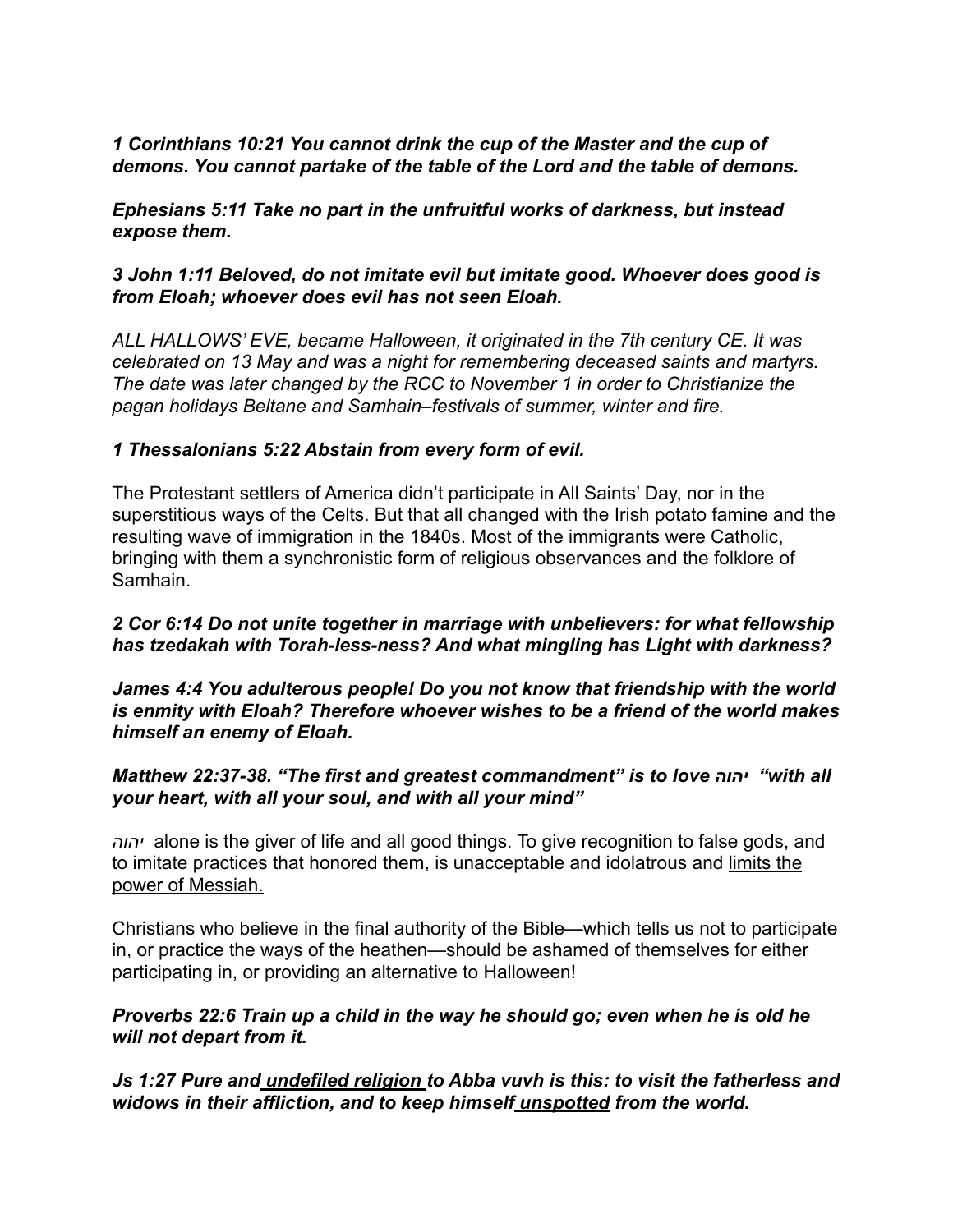#### *Romans 13:12*

*The night is far gone; the day is at hand. So then let us cast off the works of darkness and put on the armor of light.*

#### *Ephesians 5:7-12*

*Therefore do not become partners with them; for at one time you were darkness, but now you are light in the Master. Walk as children of light (for the fruit of light*  is found in all that is good and right and true), and try to discern what is pleasing *to the Master. Take no part in the unfruitful works of darkness, but instead expose them. .* 

Do you remember Hank Hannegraaf the self proclaimed 'bible answer man' he thinks a lot of himself to give himself that name! Well listen to our old mate has to say about Halloween. You'll end up scratching your head! It's truly the blind leading the blind, he sees it, but he doesn't!

 Halloween *"was a celebration of Druid priests from Britain and France and commemorated the beginning of Winter. It was a night on which the veil between the present world and the world beyond was pierced. The festivals were marked by animal sacrifices, offerings to the dead, and bonfires in recognition of departed souls. It was believed that on this night demons, witches, hobgoblins, and elves were released en masse to harass and to oppress the living. For self-preservation many Druids would dress up as witches, devils, and ghouls, and would even involve themselves in demonic activities and thus make themselves immune from attack." \*\** Yet in spite of these confessions, Hannegraaf doesn't frown on Christians celebrating Halloween! \*\*Hank Hannegraaf (1989). Halloween: Oppression or Opportunity? Christian Research Institute.

### *Ephesians 5:6-12*

*Let no one deceive you with empty words, for because of these things the wrath of Eloah comes upon the sons of disobedience. Therefore do not become partners with them; for at one time you were darkness, but now you are light in the Master. Walk as children of light (for the fruit of light is found in all that is good and right and true), and try to discern what is pleasing to the Master. ...* 

*2 Pet 2:1 But there were false nevim also among the people, even as there shall be false pastors among you, who privately shall bring in damnable heresies.* 

*Ez 44:23 And they shall teach My people the difference between the kadosh and profane, and cause them to discern between the unclean and the clean.*

*Lk 6:46 And why call ye me, Lord, Lord, and do not the things which I say?* 

All Hallow's Eve is the most important of the witches' sabbaths! Black sabbath!

HISTORY OF HALLOWEEN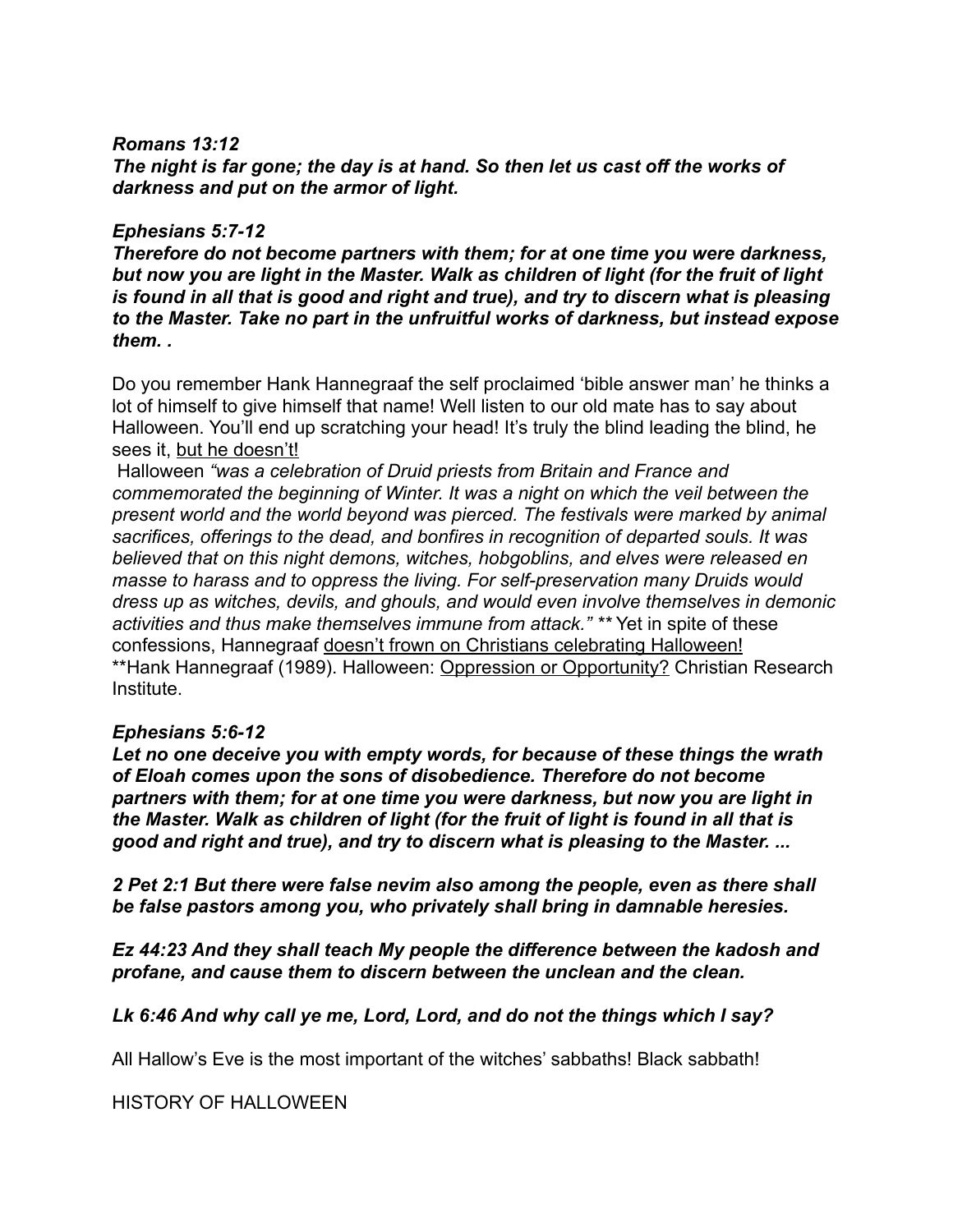Witches were said to fly brooms over the crops to teach them how to grow, it was a fertility myth. In reality Halloween is the Feast of the Dead,'Sah- win'**.**  Time was believed to stand still and the souls of the dead walked the Plains. Gifts of food were left out for these roaming ghouls with the hopes of fending off evil from the household. Celtic New Year.

# *1 Corinthians 10:31 So, whether you eat or drink, or whatever you do, do all to the glory of God.*

# *1 Thess 5:21 Do not reject prophecies. 21 Test them all; hold fast to what is good. 22 Abstain from all forms of evil. 23 And may the very Eloah of shalom separate you completely.*

October 31 is the most important day in the satanic year. It's S.a.tans birthday. Birthdays are S.a.tan's day, the 3 times they're mentioned in the bible it's associated with a sacrificial death: Pharoah's/baker, Job's children, Herod/John the Baptist. It's the beginning of the Celtic new year and the end of the growing season (now some church's try and throw you off the evil trail with this one and do a little old fashioned church syncretism with a 'harvest festival.')

# *2 Cor 11:3 For I am jealous over you with the jealousy of vuvh: for I have given you in marriage to one Husband, that I may present you as an innocent virgin to Moshiach. 3 But I fear, lest by any means, as the serpent beguiled Chavah through his tricks, so your minds should also be corrupted away from the simplicity that is in Moshiach.*

It's still a festival of death on this day, the god of the Celtics was to have called up the spirits of the wicked dead who had died during the past year. At the same time, other evil spirits arose and went about the countryside harassing the townspeople. On October 31, the Celts expected to be harassed by ghosts, evil spirits and demons; it wasn't fun and games to them.

# *1 Samuel 15:23*

# *For rebellion is as the sin of divination, and presumption is as iniquity and idolatry. Because you have rejected the word of the Lord, he has also rejected you.*

 They would light bone fires to guide the spirits to their own town and to ward off evil spirits. Certain children would be burned alive on these bone fires as offering to the sun. Parents would tie yellow ribbons around oak trees as prayers to the sun to have their children returned/spared.

*Deut 12:1 …..the nations serve their gods….under every green tree….destroy their high places, obelisk pillars, burn their Easter images with fire, cut down their carved images and destroy their names. You shall not worship יהוה your Elohim in such a manner!*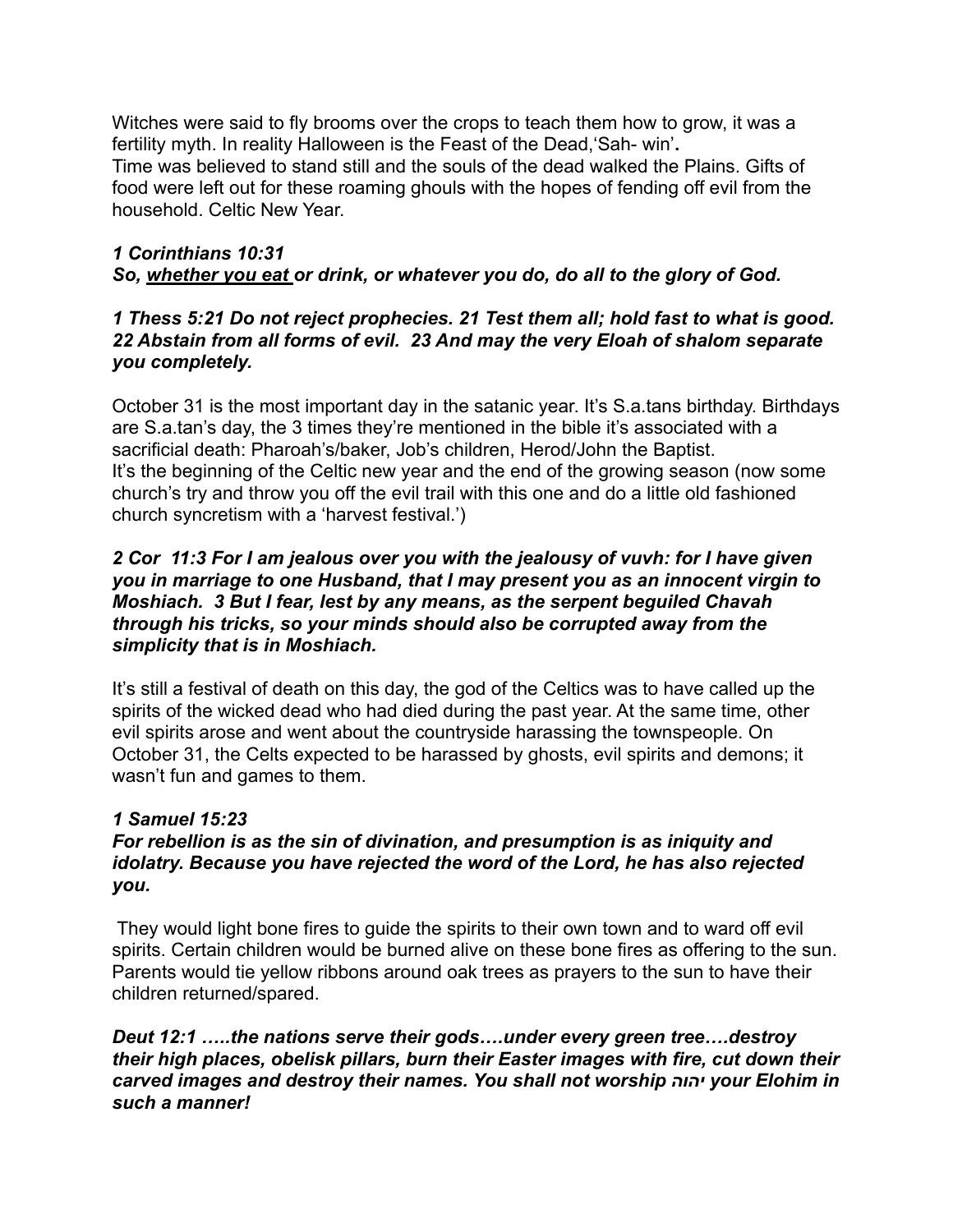DRUIDS - (their god Woden, gives us the name for the 4th day of the week)

# *1 Cor 10:9 Neither let us test Moshiach, as some of them also tested, and were destroyed by serpents.*

The Celts had priests called druids, and growing up in England you still witness a lot of druid activity especially near where I went to boarding school on the Salisbury plain. Still today, on the Salisbury plain modern day druids will go from house to house demanding certain foods, and all those who refuse are still cursed by these whack jobs. The locals are still tormented by means of occult magic and police have to patrol the Salisbury Plain to keep the druid criminal activity at bay.

Witchcraft is witchcraft. Demons are demons. Sin is sin.

# *Leviticus 19:31 "Give no regard to mediums and familiar spirits; do not seek after them, to be defiled by them: I am the Lord your God"*

In times past, the druids carried large turnips which they had hollowed out, and on which they had carved demon faces as charms. Each one was believed to contain the demon spirit that personally led or guided that priest it was his own personal little god. Later this developed into a rite where the left over fat from the children's bodies on the bone fire was collected and fashioned into a candle and placed inside a carved out turnip, later a pumpkin and the victim was called 'Jack-of-the-lantern.'

# *1 Timothy 4:1 Now the Spirit expressly says that in later times some will depart from the faith by devoting themselves to deceitful spirits and teachings of demons,*

# **SACRIFICES**

These things happened several centuries before Yeshua. Sacrifices were made to the gods, especially the god of death - Sah-win. Sacrifices to Sah-win were offered from animal to vegetable and later (Jack-of-the-lantern) a combination of both. This went on and on, and, in some parts of the world, still goes on today. Take I.S for example they performed a Halloween ritual before the world and few people even recognized it as such. The burning of the Jordanian pilot! A war fire offering would be made of prisoners, the deformed or crippled who were burned alive in wicker cages in a public ritual.

*Deuteronomy 18:10. "There shall not be found among you anyone who makes his son or his daughter pass through the fire, one who uses divination, one who practices witchcraft, or one who interprets omens, or a sorcerer, or one who casts a spell, or a medium, or a spiritist, or one who calls up the dead. For whoever does these things is detestable to יהוה ; and because of these detestable things the יהוה your Elohim will drive them out before you"*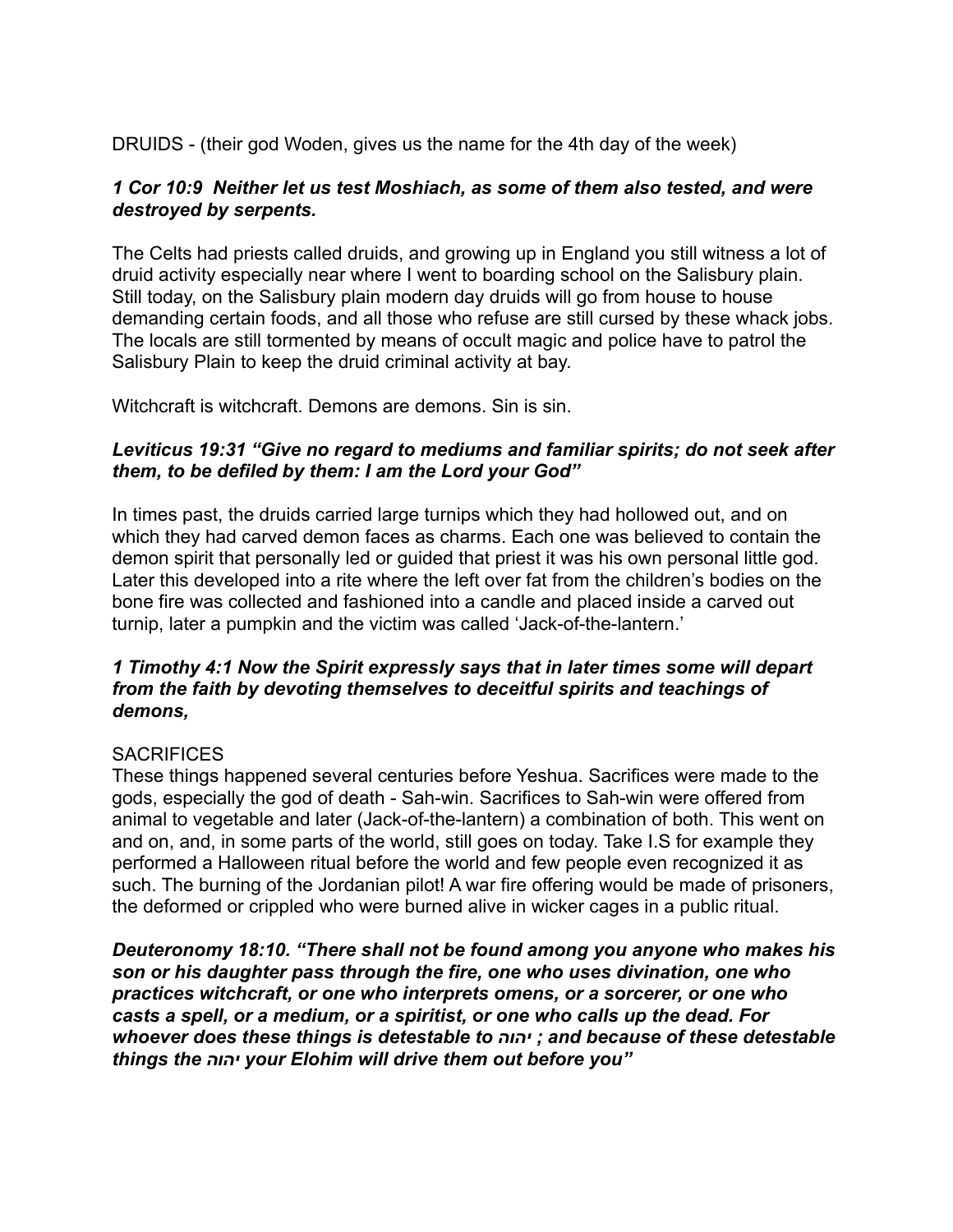### *1 Jn 3:4 Whosover committieth sin transgresseth also the law, for sin is transgression of the law.*

### DIVINATION

This was the night of fortune telling and divination, when the ghouls would draw close and give you special magic. They called on S.a.tan to bless their efforts. This is where we get the custom of 'bobbing for apples.' They would put apples in a tub and bob for them. The one who came up first first without putting the apple in his teeth was to have good luck throughout the year. The druids would then peel the apples and throw the peeling over their shoulders and then quickly look around to see a vision or an apparition of the one they were to marry.

*Deut 18:9 "When you enter the land which יהוה your Elohim gives you, you shall not learn to imitate the detestable things of those nations."* The Hebrew verb lamad (dm;l') specifically means, "exercise in, learn"

#### 8th CENTURY

In the 8th century, the RCC made allowances to accommodate the barbarians and in an effort to get the people to stop the festival of Sah-win, invented All Saints Day (Nov. 1). This was poor attempt to get the people to turn away from the horrible observance of Sah-win. All Saints Day was intended to honor the martyrs of the Roman persecutions. Syncretism never works.

# *Philippians 4:8: "Finally, brethren, whatever is true, whatever is honorable, whatever is right, whatever is pure, whatever is lovely, whatever is of good repute, if there is any excellence and if anything worthy of praise, dwell on these things."*

Does Halloween fit this mould of holiness? Does dabbling in witchcraft and the occult once a year bring honor and glory to יהוה?

### THE MIDDLE AGES

In the Middle Ages, there was a great revival of satanic practices and witchcraft and magic, people began to look to the occult for answers - Just like we're seeing today. Villagers looked to the ghouls to intercede in times of harvest and drought they believed that witches traveled on broomsticks to the black Sabbaths to worship satan on October 31. They were guided by ghouls in the form of black cats. The Druids worshiped cats believing them to be reincarnated evil people.

 Animal shelters have been suspending the adoption of black cats two weeks before Halloween since the 1990's.

New York Daily News….

*"This is a time when blood rituals take place," said Hedy Litke, director of animal placement at the ASPCA. "Black cats are often sacrificed."*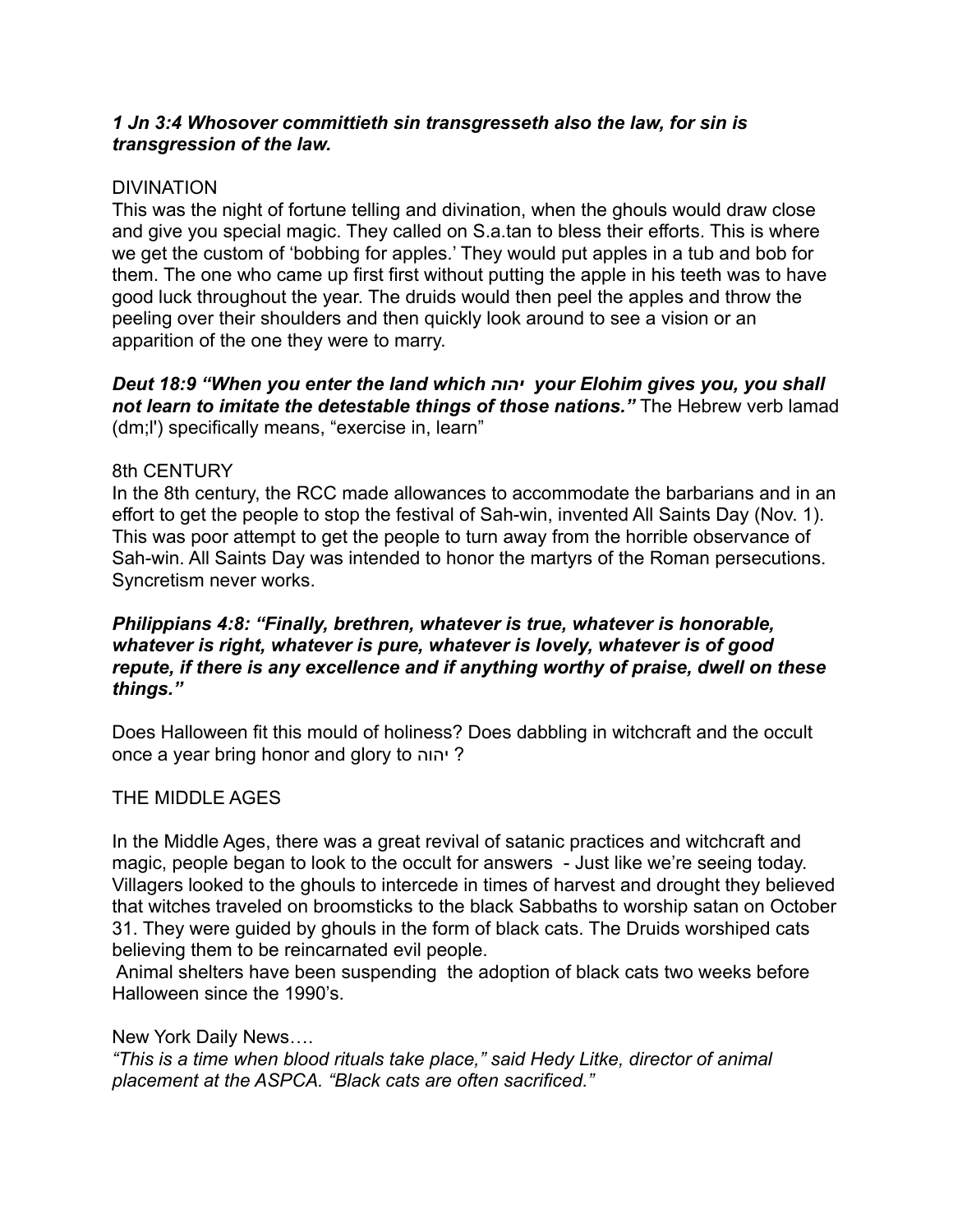#### **SYNCRETISM**

This festival has survived because it has the RCC stamp of approval upon it curteousy of the Irish immigrant influx at the time of the potato famine. The church became yoked with the devil himself by celebrating this festival.

All Saints Day became All Hallows Day. Hallow means holy or sacred. October 31 is the evening before All Hallows Day and came to be called in the western world all hallows evening and then all hallows een. Een is an abbreviation for evening. Finally, the word was reduced to the way we have it today, Halloween. That's where the name came from, and even if it is called all hallows evening, it has nothing to do with Christian faith, and it never did!

### *Hos 4:6 My people are destroyed for lack of knowledge: because you have rejected knowledge, I will also reject you, that you shall not be a priest to Me: seeing you have forgotten the Torah of your Elohim, I will also forget your children.*

### MODERN HALLOWEEN

The whole theme is one of darkness, death, fear, threats, destruction and evil! There's bats, owls, witches, broomsticks, ghosts, death, monsters and skeletons, You dress up your children as zombies, demons and witches, ghouls werewolves then they're sent out into the streets in the darkness to reenact the Druids' practice of demanding food from people under threat of tricks (or curses) if they don't comply.

But look at the costumes available for children today at Halloween. Costumes for 7- and 8-year-old girls and even younger have become downright degrading, the vast majority of those sold in stores and on the Internet are unabashedly "sexually alluring."

Combine that with the influence of fantasy role-playing games, such as "Dungeons and Dragons." Lyrics, symbolism, and the influence of Beyonce and Katie Perry.

### *Isaiah 8:13 But the Master of hosts, him you shall honor as holy. Let him be your fear, and let him be your dread.*

Now with legal pot I'm having to deal with Teenage "stoner" gangs, their symbols, and their vandalism. You're seeing more teenage suicide, by adolescents dabbling in the occult. Crimes committed by self-styled satanic practitioners, including grave and church desecrations and robberies, animal mutilations, and even murders.

…….And out all the children go….into the streets at night….. not with a turnip like in yesteryear, but a pumpkin with a carved out demon face in it to decorate it with. At Halloween there's still apple bobbing, divination, fortune telling, haunted houses, candles lit and spirits called up.

 There'll be orgies and whore mongering, ouija boards seances calling up the dead - all in the spirit of Halloween. The Wiccan's and Druids today will sacrifice dogs, cats, rats, chickens, goats and even humans! Follow the police reports the following days and weeks and see.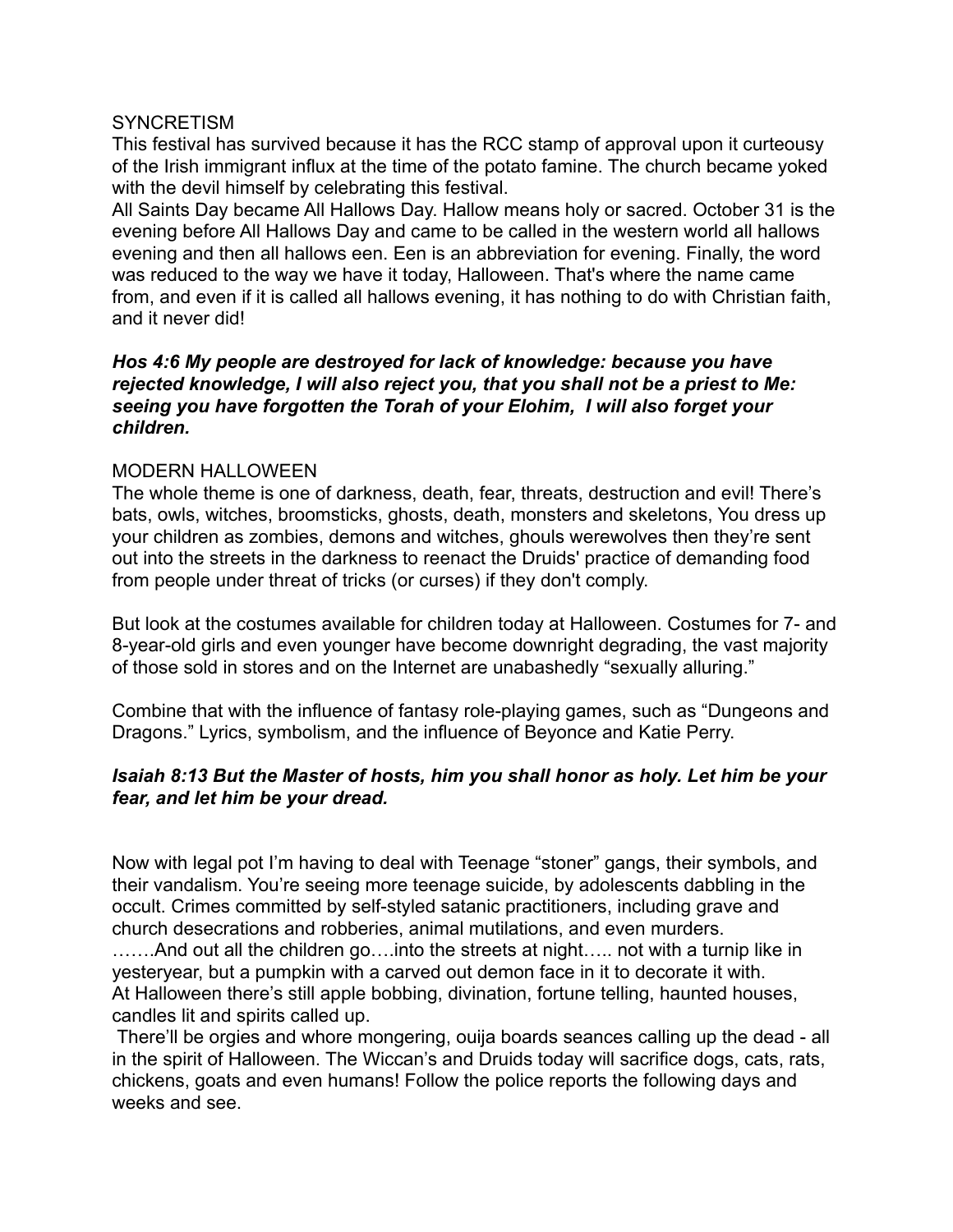# *Isaiah 8:19 And when they say to you, "Inquire of the mediums and the necromancers who chirp and mutter," should not a people inquire of their God? Should they inquire of the dead on behalf of the living?*

#### SRA AND THE HALLOWEEN CONNECTION

Ritualistic abuse of children is a huge part of the sick and bizarre ceremonies conducted at Halloween, this includes human sacrifice!

 Organized, Traditional, or Multigenerational satanic groups all over the globe are involved in organized conspiracies, such as taking over day care centers, schools, foster programs and even infiltrating police departments (huge cases in the UK - Jimmy Saville/80's politicians and a whole town in central England inc church, grade school and police).

Closer to home trafficking in human sacrifice victims have also infiltrated the Department of Justice and the Pentagon.

Here's a bizarre incident from the local NBC affiliate in Miami….WBBH-TV.

*Stephanie Pistey confirmed assertions by police in Parker, Fla., that the people involved in the July murder of 16-year-old Jacob Hendershot were in a vampire cult. Pistey, who was arrested last Monday and charged with accessory to murder, said she sees herself as a modern day Dracula.*

*"Since I was like 12 every fiber in my body, basically everything, I know this is going to be crazy, but I believe that I'm a vampire and part werewolf," Pistey told WBBH-TV* 

This isn't just an isolated incident. Especially with the cultural fascination with zombies and vampires.

### *Romans 12:2*

### *Do not be conformed to this world, but be transformed by the renewal of your mind, that by testing you may discern what is the will of God, what is good and acceptable and perfect.*

*Listen as I read this article form the Christian Post….* 

*Just a few months ago, a 19-year-old in Texas, claiming to have been a 500-year-old vampire needing to be fed, broke into a woman's home, threw her against the wall, and tried to suck her blood.*

There are some groups that actually use "breeders" to produce babies that will be used for child sacrifices. Listen to what Nancy Dunn (who was raised in a Satanist family) recently told CBN....

*"My father worked in the aerospace industry. My mother worked for a doctor. On the outside just looked normal, but nobody knew what was going on behind closed doors. My father was actually a Satanic high priest, so he did all kinds of evil things. He sexually assaulted me, took me to satanic rituals. My father actually used me as a baby*